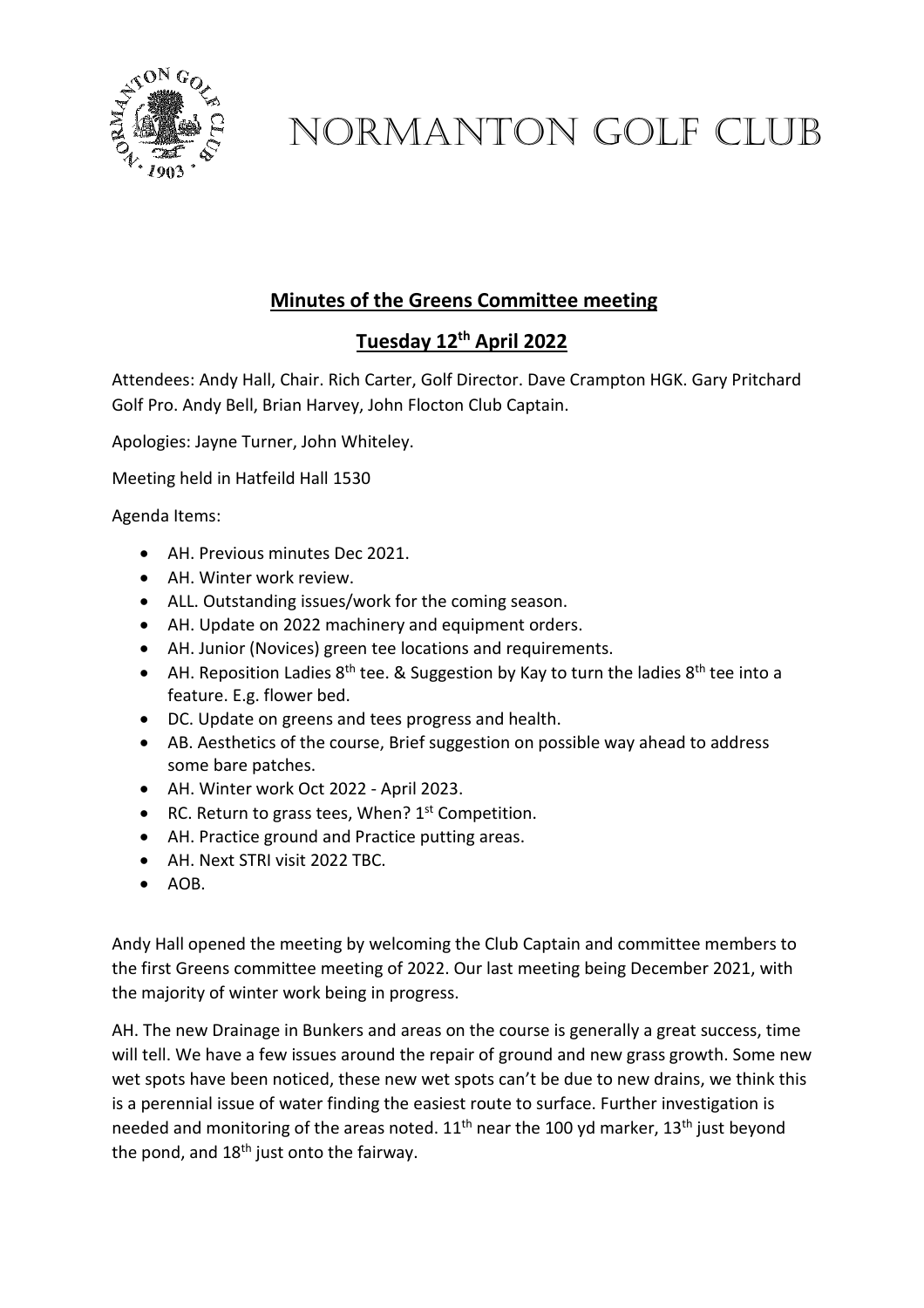DC. In response: Grass is only just growing well cutting is just becoming a daily requirement, we will feed these areas, and put extra seed where required, some may need turf. Generally the repair of ground is going as well as expected considering the large area of works and it being early Spring where temperatures are constantly warmer, especially overnight.

AH. The 13<sup>th</sup> pond refurbishment has been successfully completed, I've asked DC to tidy up the area and replace signs and hazard marker posts.

DC. Reseeding and GUR will be finished, deep water signs and hazard posts replaced in the next few days.

GP. Gary commented on the 13th water hazard as being in play throughout the GUR of surrounding areas. A notice is placed in the club reminding players of this. GUR surrounding a Hazard does not mean the Hazard is out of play, only a free drop is permitted if the ball lies within the GUR but not in the hazard, where a penalty is to be taken.

AH. The Irrigation work carried out in February has been successful, Decoders were fitted to all sprinklers where installed. More funding will be requested for 2022/23 seasonal work to try to install new infrastructure where its known to be unserviceable or missing. Some funding is immediately available from the previous year's allocation and small underspend.

RC. Sprinklers and piping need installing before the summer, and not delayed till the winter work programme. Committee agreed, DC acknowledged this as fairly urgent work.

AH. We are very pleased with the health of the Greens, DC was asked to comment on plans so far and this coming season.

DC. Said he had not seen the greens in a healthier condition than at any time since his employment with the club. The application of extra feed and other agents, along with the use of Hollow coring over the last few years, has had a substantial effect on the health of the grasses. We have no visible fungal growth, and only a very few dry patches which we will deal with by application of a wetting agent.

AH. After some discussion by the group, we agreed to monitor this and discuss it further at the next meeting and after a period of better weather.

AH. A discussion around the future acquisition of the clubs own PRO-CORE machine, ordered in 2021 but still awaiting delivery because of material shortfalls world-wide, such as specialist metals etc. We loaned, at cost, a machine this year, ours is hoped to be here before the next cycle of HC is needed. All processes of spiking and slitting were discussed, including the use of applications on the greens. Daily cutting has commenced, we are approximately 4 weeks ahead of last year, in terms of greens condition. Repair of the HC is well underway naturally. Ironing greens was discussed and explained by DC. It is often used but has its critics and can reverse some of the benefits of HC by compressing the ground once it has been aeriated. It was decided to try it next year on two or three greens, to see if there is a benefit after coring. We will ask the STRI agronomist for his opinion also.

AH. Bunkers, some have had new drainage, especially the winter 14 hole bunkers, 11 in total this winter were worked on. We still have many needing repair on other parts of the course.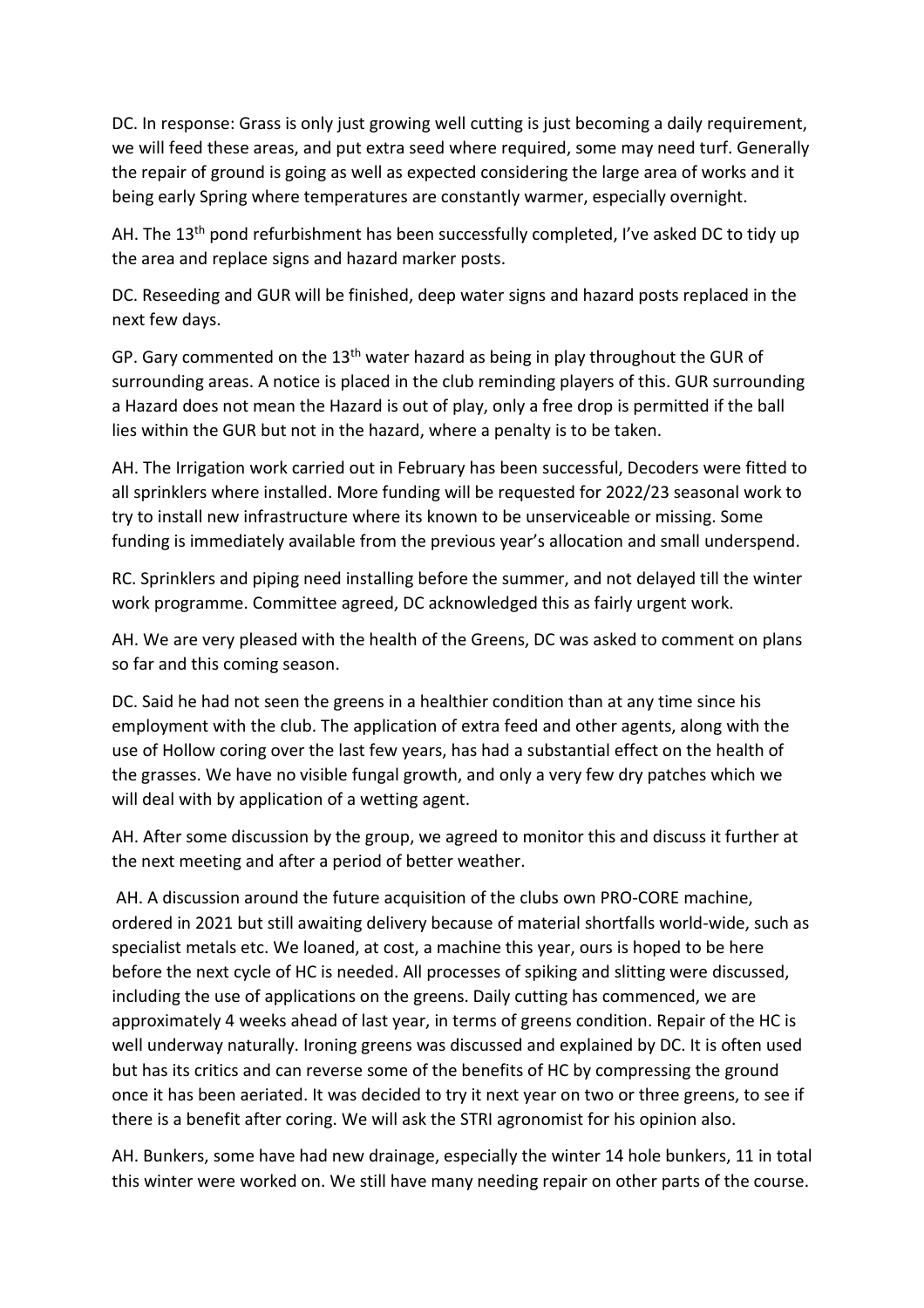AB has done a survey on bunkers and produced a spreadsheet which the GC have used since forming in 2020. Bunkers have been identified for work in the winter 2022/23, these included the 3<sup>rd</sup> fairway LHS,  $6<sup>th</sup>$  at 150yds,  $8<sup>th</sup>$  next to bridge LHS, and 13<sup>th</sup> LHS fairway.

RC. Some bunkers have overhanging edges, the 18<sup>th</sup> greenside for example.

DC. We will cut these back and are replacing sand, especially in greenside bunkers.

AH. Tees have been a big focus this winter, we employed the new Slitter device several times over the last 6 months, applications were laid and new blades acquired, designed specifically to cut tees length grass. The results are very pleasing so far, but we still have further to go. Not using the grass during the winter and allowing it to rest is critical to its recovery, especially this year when we have done so much more to encourage growth. Where it hasn't worked so well, we have laid turf, more turf will be laid next winter if areas do not respond to these efforts. We will look at laying winter mats appropriate to the red tee markers and ensure these are of a suitable length for winter competition, just as we have this year for the current artificial matting. The aim will be for all players to use winter tees and rest all grass tees next winter, Red tees included.

DC. Once the GC have decided where these mats are to be placed, I will purchase new mats. AH/RC . We think it is only in a very few cases where red winter mats will be needed, the 12<sup>th</sup> is one obvious hole. A meeting with the Ladies section to discuss this will be arranged.

AH. We have laid over 300yds of new footpaths, and made new winter mat areas on the  $2<sup>nd</sup>$ ,  $14<sup>th</sup>$  and  $18<sup>th</sup>$ . This will continue in the coming winter period. AB has produced a survey from 2020 which we have to guide us in the development process.

AB. Explained his proposal of paths for the next years' work, another 300 yds approximately will be laid. The objective is to interlink the course for buggy access and reduced wear to surfaces which are frequently foot trodden.

A discussion of the Path programme ensued with several identified, these will be announced in a future report closer to commencement.

AH. Thank you to Andy Bell for his assistance in the build of steps to the  $9<sup>th</sup>$  tees. There is now access to the rear of the white and yellow tees by steps, I will monitor this and advise members of our wishes for them to use these in most cases, alternatively approach the red or front of the yellow tees from the lower banked area near the winter mat.

JF Suggested a sign to tell people to use the steps to these areas, AH will investigate the response to use over this first month and decide if signage is necessary.

AH. A general discussion on removing some or most of the roping, some may remain for a period until the ground dry's. For example the  $12<sup>th</sup>$ , where removing the rope may encourage players to not use the footpath and create wear to the right of the green. There are good reason to retain roping and some may be repositioned. Worn or heavy use areas are in focus, AB raised this as a topic for discussion, 'the aesthetics of the course'. Some wear can be seeded and marked off, these small areas are perennially bald we intend to try to address them. Larger areas may need some extra intervention, the access to the 8<sup>th</sup>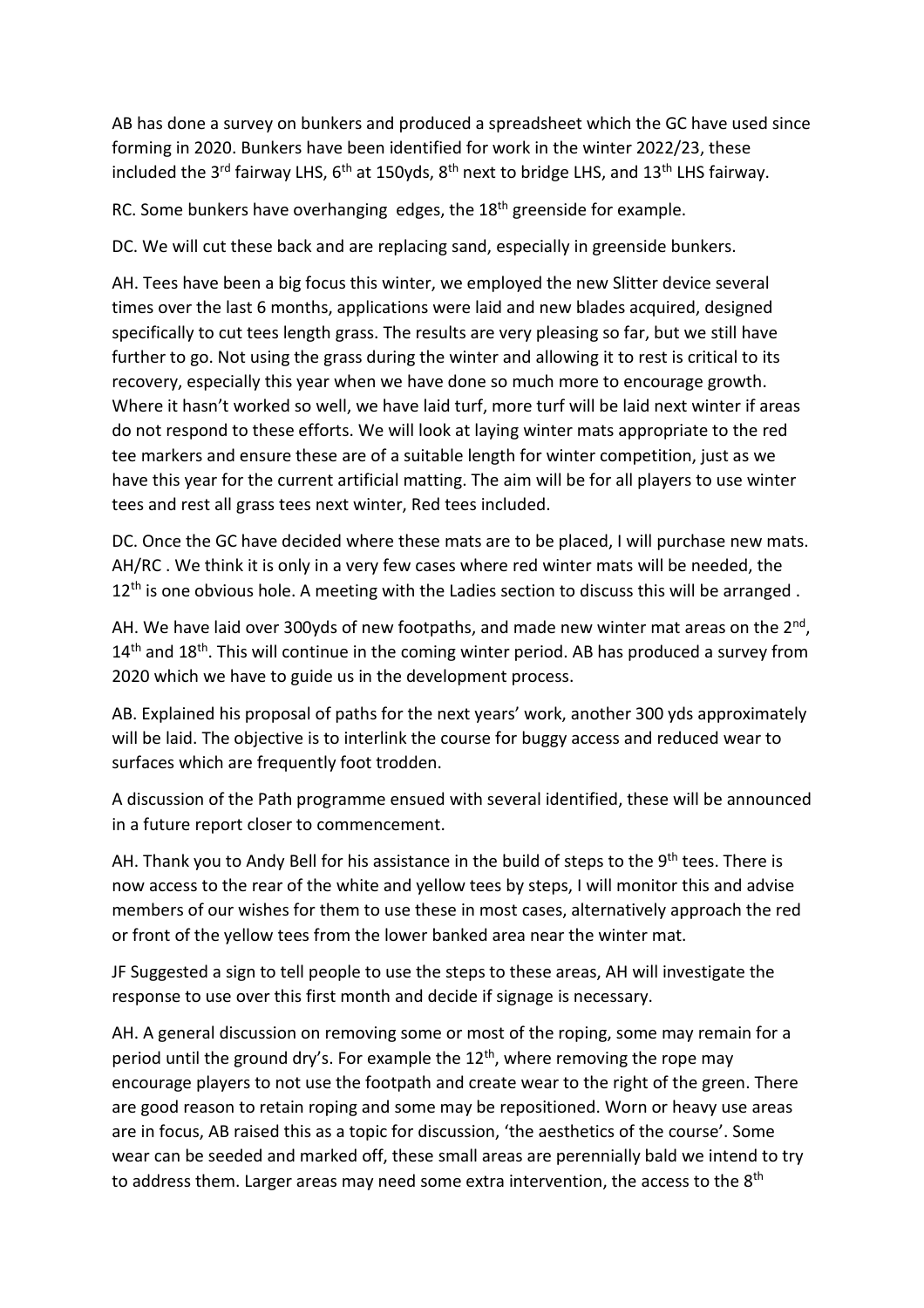bridge and exit off the 18<sup>th</sup> are two areas discussed. The sand path on the side of the 3<sup>rd</sup> green will be repaired and possibly reinstated in future winters if needed. The gully along the side of the 16<sup>th</sup> green is a classic high wear area, buggies and players use this obvious route and cause flattened spots which are difficult to play from. The pond side of the 2<sup>nd</sup> is another area where suggestions to reduce wear were discussed. Roping off and markings will be employed to help the recovery of worn areas and prevent future wear.

AB. Suggested we lay a path along the worn ground between the  $11<sup>th</sup>$  green and 9<sup>th</sup> tee, we all agreed that this would happen in the coming winter work, other areas will be made permanent where wear has become prevalent and unavoidable.

AB asked for repair on the 16<sup>th</sup> mat which had subsided. DC will deal with this by lifting it and filling in the subsidence.

AH asked for all mats to have two holes for RH and LH play with rubber inserts regularly checked. DC acknowledged this requirement and will start to repair or insert new holes. We will raise this again before the next winter change, back onto mats.

DC will put gravel into the 9<sup>th</sup> steps before the Easter weekend.

AH suggested purchasing a gravel banding machine. Agreed, he will investigate the cost and put this to the board as an possible purchase.

AH.STRI our agronomist is being invited back to the club, once agreed we will announce the date and subsequent reports. We will invite him to give a talk to members one evening and answer specific questions on golf course maintenance, an update to follow.

ALL. We agreed to open the grass tees from Friday  $15<sup>th</sup>$  April, with a provisional use of fairway matts on par 3s for one week, coming off these from the following Friday subject to the weather conditions. Divot boxes will be placed out in preparation of the full use of the grass tees, members will be requested to use these where provided.

RC. Within comps we pay 95% of all competitions fees as winnings through the season but keep 5% for course improvements. The money raised last year along with a donation from the Rabbits is being used to provide thin pins and in the near future these will feature on our greens. This year's focus for course improvement which will be raised by the 5% plus other activities we will be slowly installing quality rakes in bunkers, two in large bunkers. These will be purchased in batches and spikes placed for rakes to sit upon. We will be encouraging all players to properly rake sand where ever it is disrupted or seen to be so.

RC. Explained the par status of winter tees and the fact the  $14<sup>th</sup>$  as a par 4 is due to the mats only having a 'provisional rating'. Despite rumours to the contrary when we play off the yellow tees this will remain as it has always been, as a par 5.

AH asked DC to remove a few of the trees surrounding the practice area, especially the chipping ground which has overgrown slightly. DC will deal with this very soon.

AH Closed the meeting after the committee visited the  $9<sup>th</sup>$  and  $18<sup>th</sup>$  to inspect works and green condition. We then visited the Simulator, where RC showed the group a visual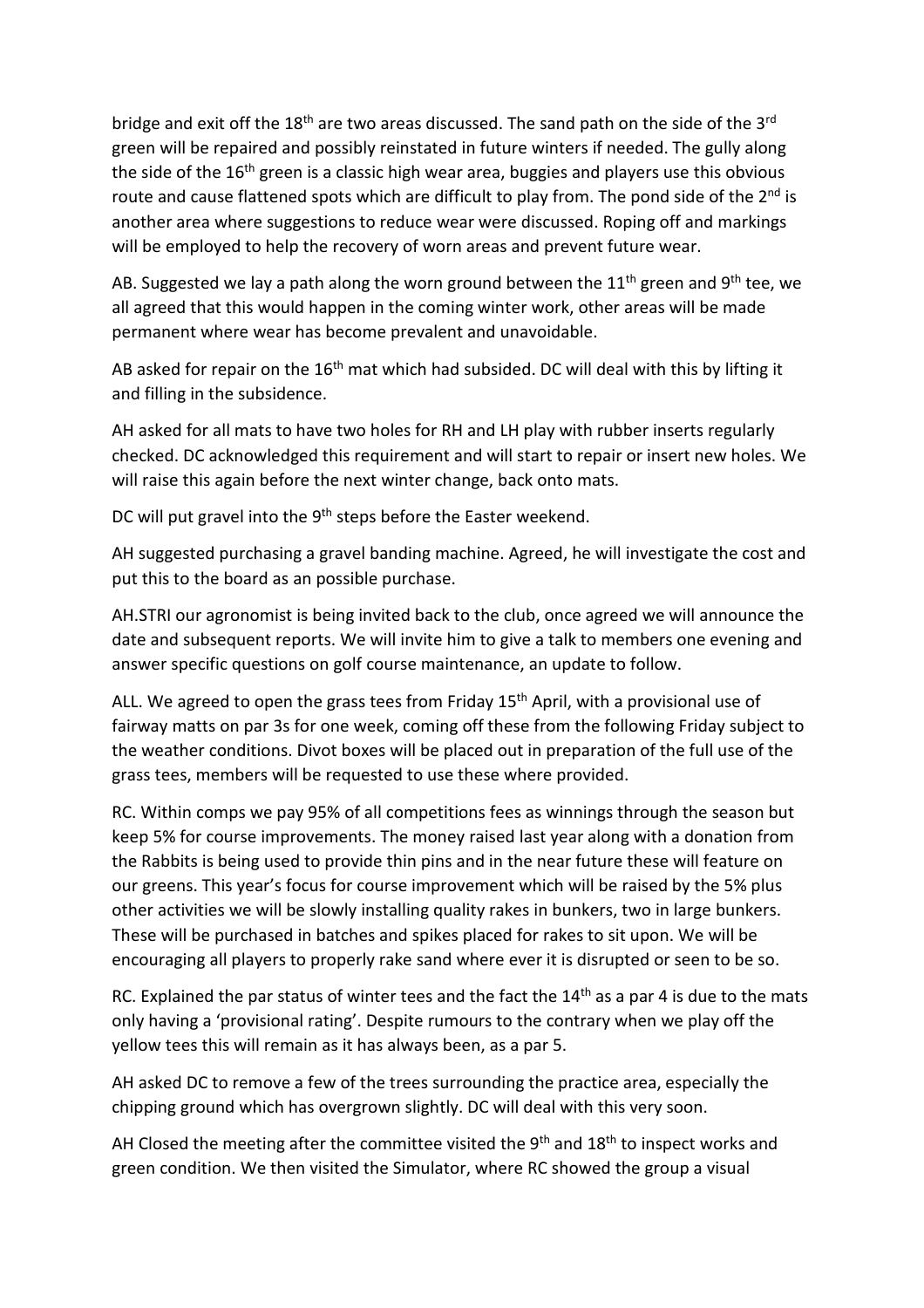representation of NGC which has been produced by a colleague who can design video games. The visuals which are similar to our own data base course, this is a view of all 18 holes. The purpose was to view the 9<sup>th</sup> for example, where the new arranged bunkers can be seen in advance of commencing work. This very realistic demonstration will be used in future to show members how holes will look where major changes may be proposed. Other holes were looked at and all agreed it was very accurate and realistic. After the visit it was agreed of how the rough to fairway cut should be defined on both the 8<sup>th</sup> and 9<sup>th</sup> hole, using this aid.

| <b>ITEM</b>                            | <b>NAME</b>      | <b>UPDATE or</b><br><b>ACTIONED</b>      | <b>RAISED</b><br><b>NEXT</b>  |
|----------------------------------------|------------------|------------------------------------------|-------------------------------|
| Stint readings                         | <b>DC</b>        | STRI report.                             | <b>REQUIRED</b><br>18-08-2021 |
|                                        |                  |                                          | May 2022                      |
| <b>Funding plans</b>                   | AH RC            | Ongoing/Agreed                           | 07-10-2021                    |
|                                        |                  |                                          | 2022                          |
| <b>Footpath Surveys</b>                | AB JW            | 8 <sup>th</sup> 18 <sup>th</sup> to lay  | 12-04-2022                    |
| <b>TORs agreement</b>                  | AH               | On the Website                           | 02-07-2020                    |
| Long term plan                         |                  |                                          | 2022                          |
| <b>Drainage</b>                        | <b>DC</b>        | Repairs ongoing                          | 12-04-2022                    |
| <b>Bunker survey</b>                   | BH & JS          | 10 <sup>th</sup> 3 <sup>rd</sup> require | 12-04-2022                    |
|                                        |                  | drainage repair                          |                               |
|                                        |                  | DC to action                             |                               |
| Dustbin                                | DC & AH          | Donors required                          | $07-10-21$                    |
| replacement                            |                  | Sections?                                | Review 2022                   |
| Tree thinning                          | DC JW            | Ongoing                                  | 2022                          |
| OOB and hazard                         | <b>DC</b>        | Ongoing / Due                            | Required                      |
| stakes repaint                         |                  |                                          | now                           |
| Signage                                | <b>BH</b>        | New maps are up                          | 02-12-2021                    |
|                                        |                  | at all entry gates                       | Review                        |
| All 18 Tees                            | AH DC            | Slitting in                              | <b>2022 PLAN</b>              |
|                                        |                  | progress                                 |                               |
| Irrigation                             | AH <sub>DC</sub> | <b>Funding agreed</b>                    | 02-12-2021                    |
|                                        |                  |                                          | <b>2022 Plan</b>              |
| <b>Traffic lines and</b><br><b>GUR</b> | <b>DC</b>        | Ongoing                                  | 12-04-2022                    |

## **Outstanding and ongoing items list 12th April 2022**